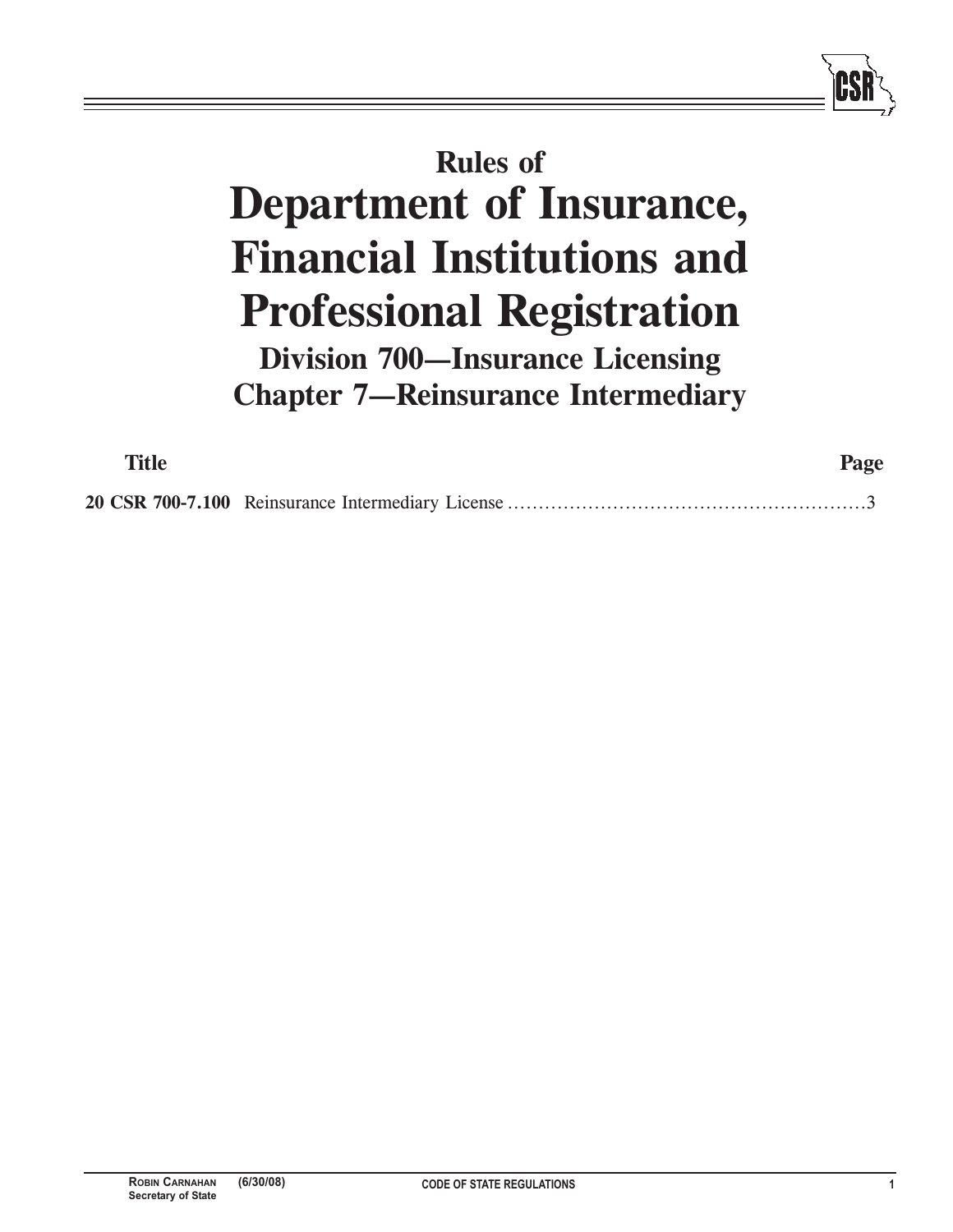

## **Title 20—DEPARTMENT OF INSURANCE, FINANCIAL INSTITUTIONS AND PROFESSIONAL REGISTRATION Division 700—Insurance Licensing Chapter 7—Reinsurance Intermediary**

## **20 CSR 700-7.100 Reinsurance Intermediary License**

*PURPOSE: This rule effectuates or aids in the interpretation of sections 375.1110– 375.1140, RSMo and prescribes reinsurance intermediary licensing forms and procedures.* 

(1) Who must be licensed as a reinsurance intermediary—

(A) Any person, firm, association or corporation acting as a reinsurance intermediary-broker (RB) and maintaining an office in this state either directly or as a member or employee of a firm or association, or an officer, director or employee of a corporation, must be a licensed Missouri reinsurance intermediary-broker, insurance producer;

(B) Any person, firm, association or corporation acting as an RB and not maintaining an office in this state must either—

1. Be a licensed Missouri insurance producer or reinsurance intermediary-broker; or

2. Have a current producer's license from another state having a law substantially similar to sections 375.1110–375.1140, RSMo;

(C) Any person acting as a reinsurance intermediary-manager (RM) for a Missouri domiciled reinsurer must be a licensed Missouri insurance producer or reinsurance intermediary-manager;

(D) Any person acting as an RM in this state and that maintains an office either directly or as a member or employee of a firm or association, or an officer, director or employee of a firm or association, or an officer, director or employee of a corporation, must be a licensed Missouri insurance producer or reinsurance intermediary-manager; and

(E) Any person, firm, association or corporation acting as an RM in another state for a nondomestic insurer, if the RM is not a licensed insurance producer in this state or another state having a law substantially similar to sections 375.1110–375.1140, RSMo.

(2) Licensed attorneys at law of this state when acting in this professional capacity shall be exempt from this rule.

(3) In order to obtain a license as a reinsurance intermediary-broker (RB), all of the following must be met:

(A) Complete an application form supplied by the director; and

(B) Pay a nonrefundable application fee of one hundred dollars (\$100) to the department; and

(C) If the applicant is a firm, association or corporation, a list of all reinsurance intermediaries who will be acting under the license applied for, indicating the position or relationship to the applicant; and

(D) If the applicant is a firm, association or corporation, a list of all "controlling persons," as defined in section 375.1112(2), RSMo, including officers, partners, owners, and directors; and

(E) If the applicant is a nonresident, supply a properly executed designation of service of process, appointing the director as agent for service of process in the manner and with the same legal effect, provided for by sections 375.1110–375.1140, RSMo along with a name and address of a resident of this state upon whom notices or orders of the director or process affecting such nonresident reinsurance intermediary may be served; and

(F) If the applicant is a firm, association or corporation, the applicant must file a copy of its registration of a fictitious name as filed with the Missouri Secretary of State or its Certificate of Good Standing as issued by the Missouri Secretary of State or if neither of the previous is applicable, a current certification from the state or federal agency governing the applicant's authority to do business, that the applicant is then in good standing to do business; and

(G) If the applicant is a nonresident and does not maintain an office either directly or as a member or employee of a firm or association, or an officer, director or employee of a corporation in this state, and has a current producer's license from another state having a law substantially similar to sections 375.1110–375.1140, RSMo, attach a certification of the applicant's current license from that state.

(4) In order to obtain a license as a RM the following must be met:

(A) Complete an application form supplied by the director; and

(B) Pay a nonrefundable application fee of one hundred dollars (\$100) to the department; and

(C) If the applicant is a firm, association or corporation, a list of all reinsurance intermediaries who will be acting under the license applied for, indicating the position or relationship to the applicant; and

(D) If the applicant is a firm, association or corporation, a list of all "controlling persons," as defined in section 375.1112(2), RSMo, including officers, partners, owners, and directors; and

(E) If the applicant is a nonresident, supply a properly executed designation of service of process, appointing the director as agent for service of process in the manner and with the same legal effect, provided for by sections 375.1110–375.1140, RSMo along with a name and address of a resident of this state upon whom notices or orders of the director or process affecting such nonresident reinsurance intermediary may be served; and

(F) If the applicant is a firm, association or corporation, the applicant must file a copy of its registration of a fictitious name as filed with the Missouri Secretary of State or its Certificate of Good Standing as issued by the Missouri Secretary of State or if neither of the previous is applicable, a current certification from the state or federal agency governing the applicant's authority to do business, that the applicant is then in good standing to do business; and

(G) Provide both the required bond and the required errors and omissions policy; and

(H) If the applicant is a nonresident and does not maintain an office either directly or as a member or employee of a firm or association, or an officer, director or employee of a corporation in this state, and has a current producer's license from another state having a law substantially similar to sections 375.1110–375.1140, RSMo, attach a certification of the applicant's current license from that state.

(5) If the applicant, and all names listed as reinsurance intermediaries on the application, meet the qualifications under sections 375.1110–375.1140, RSMo, the department will issue the applicant a reinsurance intermediary license.

(6) A reinsurance intermediary license is valid for one (1) year from the date of issuance. If the license is not renewed each year on or before the anniversary date of issuance, the license terminates. Any license shall be renewed automatically upon receipt of request and payment of a renewal fee of fifty dollars (\$50) on or before the anniversary date of issuance, unless the director takes action to suspend or revoke the license.

(7) A nonresident applicant for a reinsurance intermediary license must appoint the director as the licensee's agent for receipt of service of process in addition to meeting other requirements of this rule.

(8) Bond and Errors and Omissions Coverage. The limits approved by the director for